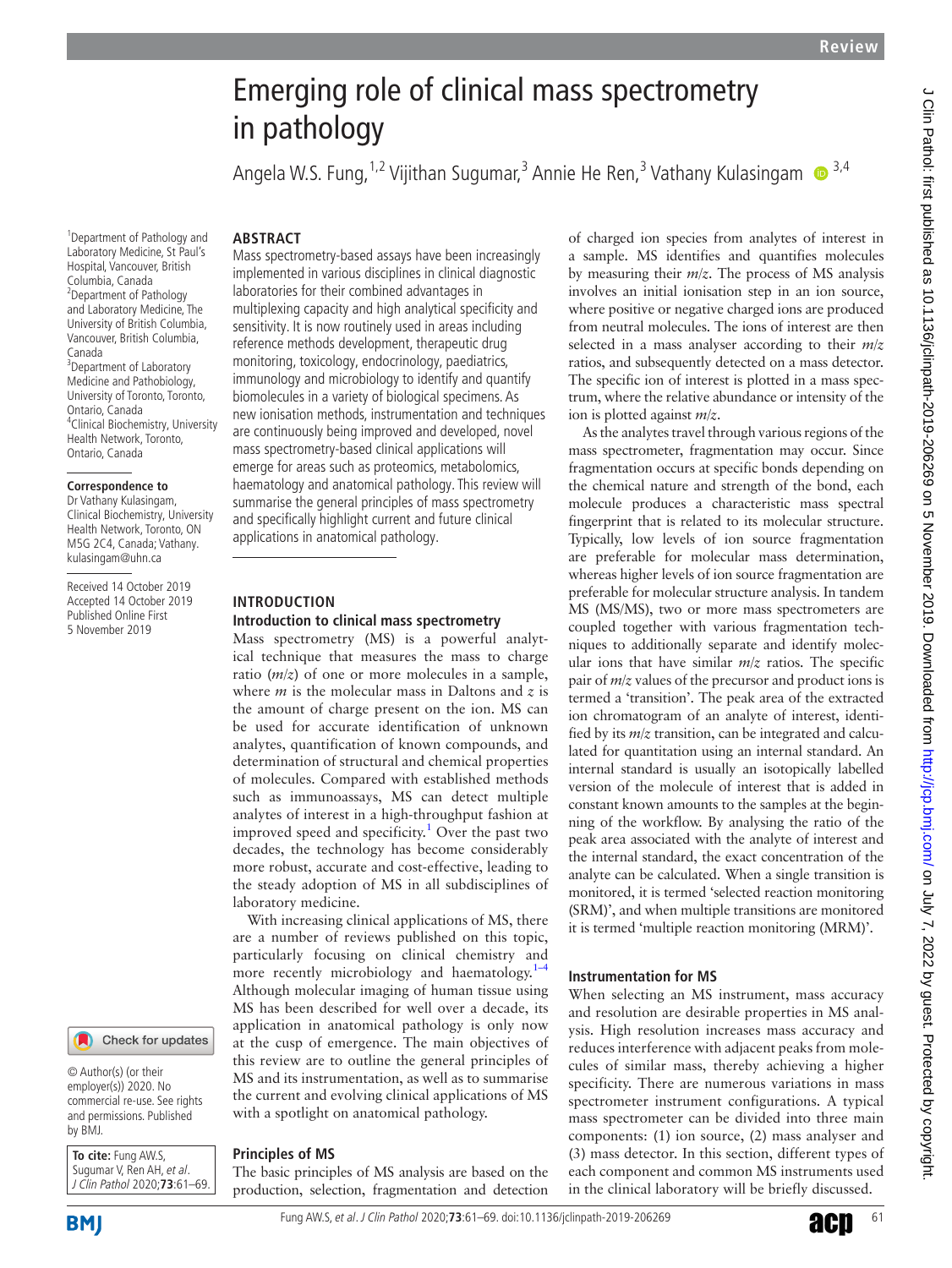The ion source is where positive or negative ions are produced from a neutral analyte of interest, a process known as 'ionization'. The choice of ion source used in the clinical laboratory depends on the physical properties of the molecules being analysed and the desired output of ionisation. In the clinical laboratory, electrospray ionisation (ESI) and atmospheric pressure chemical ionisation (APCI) are the two most common soft ionisation techniques used for quantitative analysis by liquid chromatography tandem mass spectrometry (LC-MS/MS) at atmospheric pressure. ESI is an efficient ionisation technique and does not produce excessively fragmented molecules, which makes it particularly useful for small molecules, proteins and peptides. APCI is considered a harsher ionisation technique compared with ESI as it may cause loss of modifications of target compounds (eg, glucuronidation); however, it is more efficient in ionising small, heat-stable molecules and removing matrix components for analytes such as steroids and some drug molecules. Another commonly used ionisation method in the clinical laboratory is the matrix-assisted laser desorption/ ionisation (MALDI). MALDI is a type of soft ionisation that produces single charged species and can analyse a variety of molecules including nucleic acid, peptides and proteins.

Once ions are generated in the ion source, the mass analysers separate and fragment ions of specific *m/z* to be detected. Quadrupole mass spectrometers are the most widely used mass analysers in clinical laboratories, where four parallel electrically conductive rods form a channel for ions to pass through from one end to another. To select a specific *m/z* ion to pass through to the detector, a combination of direct current potentials with oscillating radiofrequency is applied to the quadrupole rods causing the ions within a narrow *m/z* range to stay in the channel and the ions outside the range to be ejected radially. This is analogous to monochromator filters in optical techniques, and often referred as the 'mass filters'. Many clinical qualitative and quantitative methods use quadrupole mass spectrometers, including drugs,  $5-10$  steroids,  $11-19$  small molecules and metabolites,  $20-24$  as well as peptides and proteins.  $25-29$ Another commonly used mass analyser is the time-of-flight (ToF) mass analysers. In ToF mass analysers, ions travel down the flight tube accelerated by applied potential. The flight time, or the time it takes for the ion to reach the detector, is related to the *m/z* ratio of the ion, where lighter ions travel faster and reach the detector before a heavier ion does. ToF-MS has several advantages, including higher dynamic range, mass accuracy, and acquisition speed with moderate resolution and sensitivity. Notable clinical applications of ToF-MS include identification of microbials (via MALDI-ToF)<sup>[30 31](#page-6-5)</sup> and genotyping. $32-34$ 

When multiple mass analysis occurs in series, it is known as tandem mass spectrometry (MS/MS). Various configurations that include arranging identical mass analysers in tandem (eg, triple quadrupole or ToF/ToF) or hybrid combinations of different mass analysers (eg, quadrupole-orbitrap) have been designed for several applications. MS/MS methods are useful for structural analyses and quantitation of compounds that have similar structure and relative mass. LC-MS/MS is a dominant MS-based technique used in clinical laboratories for quantitative analysis due to its high selectivity, ability to detect low concentrations of analytes and ability to measure multiple analytes in a single method (multiplex).

## **Current clinical applications of MS in clinical laboratories**

One of the first uses of MS in clinical laboratories is in the area of toxicology. Confirmatory urine drug screens for clinical or forensic purposes are commonly measured by gas chromatography-MS (GC-MS), and more recently LC-MS/ MS. The predictable and consistent hard ionisation fragmentation patterns produced by electron ionisation followed with GC-MS allow for the identification of unknown compounds by matching the full mass spectrum of the sample with a library or database. An important limitation of GC-MS is the requirement of compounds to be sufficiently volatile. This requires samples with poor volatility to be derivatised during sample preparation, where the analytes are chemically altered to be more suitable for analysis.

LC-MS/MS is the most commonly used method for many clinical applications today, ranging from qualitative urine drug screens to quantitative, high-throughput and esoteric analyses including therapeutic drug monitoring (eg, immunosuppressant drugs, antiretroviral drugs, antiepileptic), $5-10$  steroids (vitamins, testosterone, androstenedione, 17-hydroxyprogesterone, aldosterone, cortisol, oestrogen), $11-18$  inborn errors of metabolism and newborn screening (eg, amino acids, carnitine and acylcarnitine),  $23 \times 35-39$  endocrinology (eg, biogenic amines, 5-hydroxyindolacetic acid, insulin, thyroglobulin)<sup>25</sup> 26 40 41 and immunology (eg, monoclonal immunoglobulins, serum free light chains, IgG subclasses<sup>27-29 42</sup>). Please see recent reviews for more details.<sup>13 43</sup> MALDI-ToF MS has also recently been in development for qualitative and quantitative peptide and protein assays. Examples include monoclonal immunoglobulins and serum free light chains,<sup>29 42 44</sup> haemoglobin A1c,<sup>45</sup> insulin-like growth factor-1, $46$  multiplex biomarker panel of C reactive protein, serum amyloid A, faecal calprotectin and cystatin  $C<sup>47</sup>$  $C<sup>47</sup>$  $C<sup>47</sup>$ 

In microbiology, quantitative measurements of antibiotics and antifungal drugs are available.<sup>10 48 49</sup> Recent implementation of MALDI-ToF MS has revolutionised the workflow for the identification of micro-organisms. The identification is done by matching the ionised proteins and peptides that are specific to the organism and present in cultures to a validated spectral library. Compared with conventional microbiological techniques (eg, Gram stain, culture, biochemical tests and susceptibility testing), MALDI-ToF MS offers significantly shorter turnaround time in terms of species identification. A limitation of MALDI-ToF MS, however, is its relative lack of specificity in differentiating closely related strains of bacterial species. In molecular diagnostics, genotyping and mutational analysis in liquid biopsy have been in development using MALDI-ToF MS.<sup>32-34 50</sup> Please see recent review on other clinical and near clinical applications of MALDI-ToF MS for details.<sup>51-53</sup>

# **Emergence of MS applications for anatomical PATHOLOGY**

**Omics**

Novel applications of MS methods are driving omics research (lipidomic, metabolomic and proteomic) and biomarker discovery in a variety of specimen types including blood, urine and biopsy tissues. Proteomic analysis using MS can be approached using two methods: *top-down proteomics* and *bottom-up proteomics*. Top-down proteomics involves the intact analysis of the entire protein. However, many proteins involved in human diseases share similar masses, making the top-down method ineffective for distinct clinical subtyping. The top-down proteomics method is also unable to accurately determine the prevalence of different protein variants if they possess similar masses. In contrast, bottom-up proteomics involves enzymatic cleavage of the whole protein through peptidase digestion to generate a mixture of peptides. A commonly used peptidase is trypsin, where it cleaves proteins at predictable sites (the carboxyl side of the amino acids lysine and arginine, except when they are followed by proline),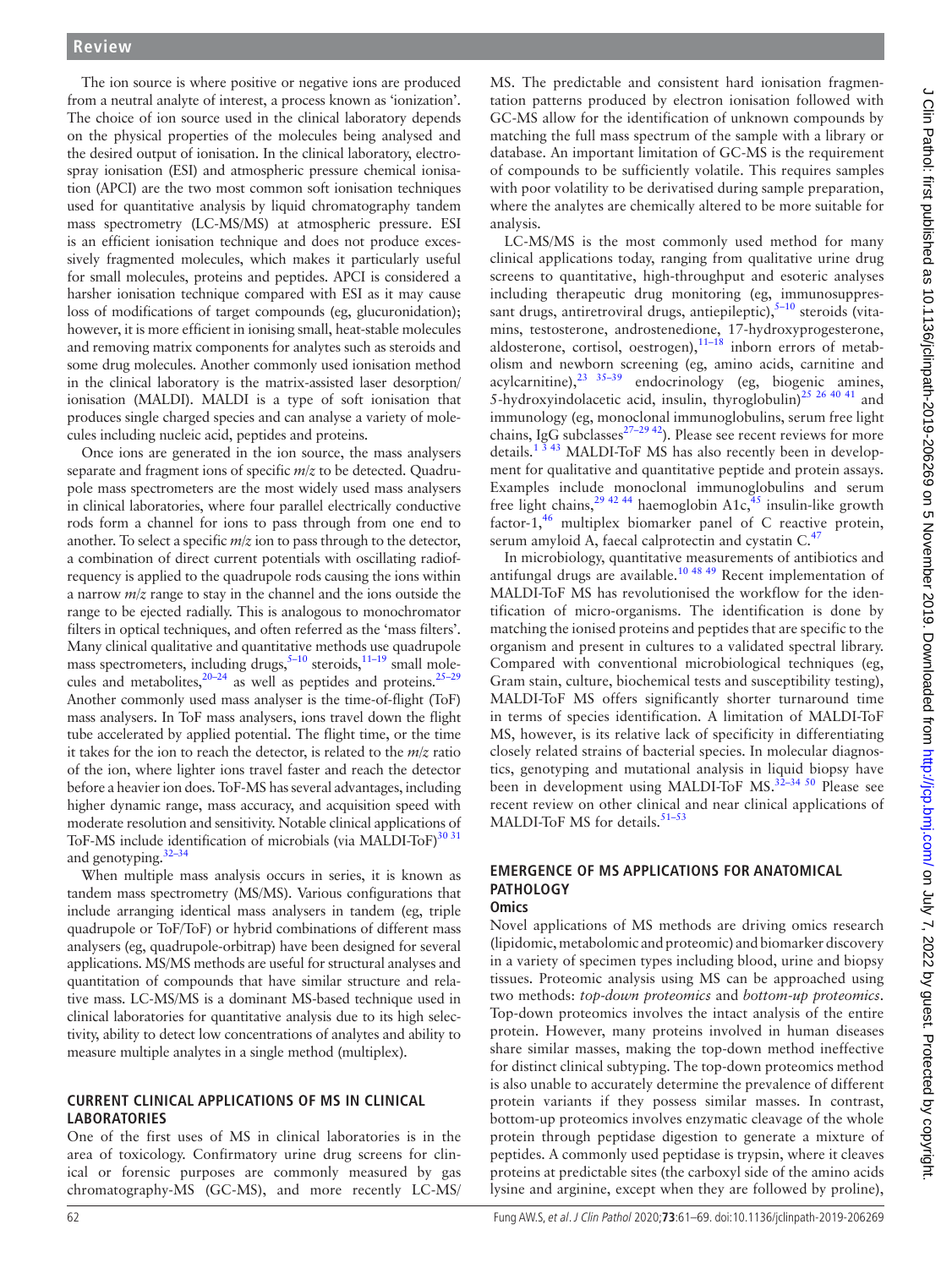In anatomical pathology, whole proteome profiling from tissue slides is beginning to be established to examine global protein expression patterns and elucidate the pathophysiology of diseases. For instance, routine pathological diagnosis of renal diseases requires interpretation of morphological alterations observed by light microscopy (LM), immunofluorescence (IF) and electron microscopy (EM), with correlation to clinical parameters. Immunohistochemical (IHC) staining of proteins has additionally been used to identify the protein of interest. In difficult or equivocal cases, more sensitive techniques such as immunoelectron microscopy (IEM) and laser microdissection mass spectrometry (LMD-MS) analyses may assist in the confirmation of identity and localisation of renal protein deposits.<sup>54–56</sup> In particular, progress</sup> has been demonstrated in the clinical utility of amyloid and kidney proteome analysis, which holds importance for diagnosing amyloi-dosis and characterisation of renal diseases.<sup>[55 57 58](#page-7-5)</sup>

## Amyloidosis

Amyloidosis is a group of diseases that result from build-up of insoluble protein aggregates in various tissue and organs. These proteins, known as amyloid fibrils, are abnormal in structure due to protein misfolding and accumulate extracellularly in β-pleated structures. Amyloid deposits are characterised by their ability to develop both systemically and locally in specific sites of the body, rendering increased cellular toxicity and organ damage.<sup>[59](#page-7-6)</sup> The diagnosis of amyloidosis presents a unique challenge as the clinical presentation is often subtle and may overlap with several different conditions. Clinical management depends on the disease phenotype, which depends on the protein composition of the amyloid fibrils. For example, hereditary transthyretin amyloidosis and immunoglobulin-associated amyloidosis, both present with similar clinical syndrome, are managed differently with liver transplantation or stem cell transplantation/chemotherapy, respectively.<sup>60</sup> Accurate and comprehensive subtyping of amyloid diseases is critical for appropriate clinical management, since there are distinct treatment options for the different subtypes. To date, there are over 36 different subtypes of local-ised and systemic amyloidosis syndromes.<sup>[61 62](#page-7-8)</sup>

For diagnosis, the presence of amyloid deposits in tissue biopsy is first confirmed. On light microscopy, amyloid deposits can be found in all compartments, are acellular and have a characteristic positive Congo red stain, where amyloid deposits show reddishbrown and apple-green birefringence under polarised light. On EM, amyloid fibril deposits are solid, non-branching and randomly arranged, with a diameter ranging from  $7$  to  $14$ nm.<sup>[63](#page-7-9)</sup> Then, the protein composition (subtype) of the amyloid deposits is determined via a variety of techniques. For immunoglobulin-associated amyloidosis, intense staining for immunoglobulin light chains and/ or heavy chains on IF (for renal and IHC for all other organs) is diagnostic for immunoglobulin light chain (AL), immunoglobulin heavy chain (AH) and immunoglobulin heavy and light chain  $(AHL)$  amyloidosis.<sup>[63](#page-7-9)</sup> IHC has also been used for diagnosis of serum amyloid A (AA) amyloidosis and LECT2 amyloidosis.<sup>55</sup> These conventional amyloidosis subtyping techniques based on antibodies often have poor specificity and sensitivity due to high background staining caused by serum contamination, $60 \text{ loss of}$ 

epitope recognition from formalin fixation-induced protein crosslinking, and dependency on using multiple and specific antibodies to recognise all potential epitopes for all various amyloid subtypes.<sup>[59](#page-7-6)</sup> The inherent limitations of antibody-based techniques led to the development of novel subtyping methods such as LMD-MS. In LMD-MS, a laser is coupled to a light microscope and used to selectively dissect a subpopulation of protein aggregates of interest from the tissue on the slide. The protein mixture is denatured, digested with trypsin and analysed via LC-MS/MS. The tandem mass spectra are then searched against different search engines for protein identification and semiquantitative measure of its relative abundance.<sup>64</sup> LMD-MS has a major advantage over conventional amyloid subtyping where it is a single test that can simultaneously identify and semiquantify the amyloid protein composition, thereby improving the cost-effectiveness and efficiency in amyloid diagnosis.<sup>[60](#page-7-7)</sup> The novel MS-based method has facilitated accurate identification of rare amyloid types where antibodies may be lacking, such as AGel, AApoAI, AApoAIV AH, ALect2, Alns, ALys and their genetic variants.<sup>[62 65 66](#page-7-11)</sup> LMD-MS can identify the subtype of amyloidosis in more than  $92\% - 95\%$  of cases.<sup>5967-69</sup> Overall, LMD-MS has higher sensitivity and specificity compared with IF and IHC, and is currently the gold standard for amyloid subtyping.<sup>70</sup> LMD-MS is indicated for the confirmation of amyloid subtype, when there are equivocal Congo red or heavy and/or light chains staining, and when there are inadequate tissue sample for IF studies, in difficult cases such as differentiating congophilic fibrillar glomerulonephritis (FGN) and amyloidosis, and in rare cases such as familial and hereditary amyloidosis.<sup>55 57 66 67 70 71</sup>

## Fibrillar glomerulonephritis

FGN is a rare glomerular disease that is associated with autoimmune diseases, viral infections and malignant neoplasm.<sup>72</sup> The pathogenesis and therapy for FGN remain largely unknown.<sup>[72](#page-7-13)</sup> The fibrillar protein deposits of FGN are morphologically similar to amyloid fibrils, where they are both solid, randomly arranged fibrils, with FGN having thicker fibrils with diameter ranging from 10 to 30 nm. $^{6372}$  There is an overlap in the thickness of the fibrils, and fibril diameter should not be solely relied on as a distinguishable feature. FGN deposits are found in the mesangium along the capillary walls of the glomeruli. FGN deposits are primarily composed of polyclonal IgG, C3, and κ and λ light chains, which can be stained with antisera to immunoglobulins by IF. However, monoclonal FGN had been reported occasionally.<sup>73</sup> In histology, amyloid deposits are generally identified by their characteristic apple-green colour under polarised light with Congo red staining; meanwhile, FGN deposits are Congo red-negative. Congo red positivity under polarised light is thus often the differentiating factor between amyloid and non-amyloid diseases. However, certain cases of FGN have been shown to be congophilic despite histochemically and proteomically identical to traditional FGN.<sup>[74](#page-7-15)</sup> For these cases where Congo red is unable to differentiate the diseases, EM becomes a necessity for diagnosis; however, it is often routinely inaccessible. LMD-MS has been used to extract FGN glomeruli and examine the protein composition to search for a suit-able diagnostic biomarker.<sup>[75](#page-7-16)</sup> DnaJ homologue subfamily B member 9 (DNAJB9) was identified as the first histological kidney tissue marker for FGN.<sup>74-77</sup> Studies showed that DNAJB9 colocalises with IgG deposition by dual IF and localisation of DNAJB9 to individual FGN fibrils by IEM. DNAJB9 IHC studies on kidney biopsy demonstrate high sensitivity (98%) and specificity (>99%) for FGN.<sup>7677</sup> As a result, the DNAJB9 IHC test is currently available in some clinical laboratories to reduce reliance on Congo red staining and inaccessible EM, which significantly simplify the diagnosis of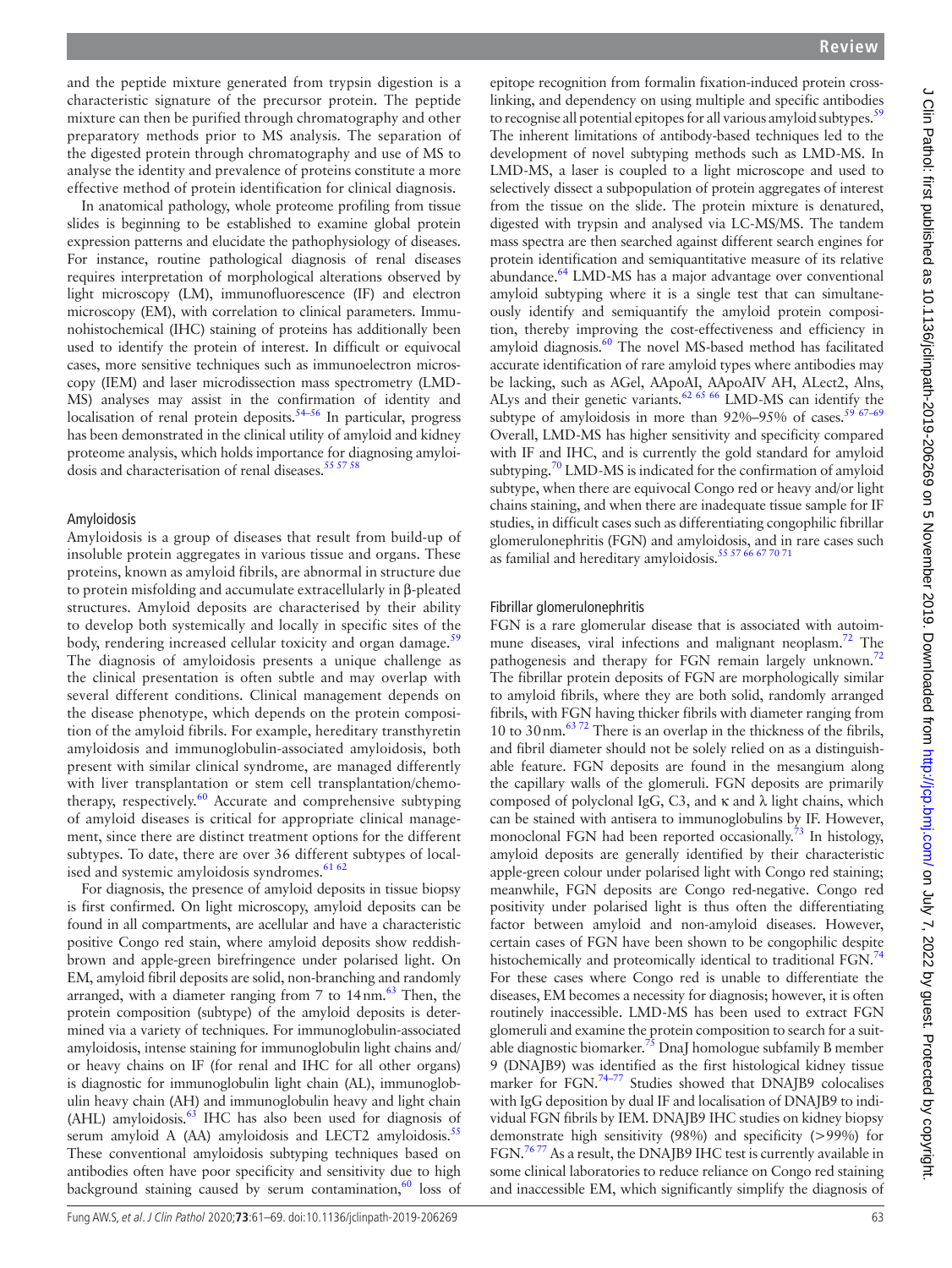**Review**

FGN.<sup>76</sup> Through these LMD-MS-based studies, a new variant of FGN termed 'heavy chain fibrillary glomerulonephritis' was also identified, which is characterised by Congo red-negative, DNAJB9 negative fibrillar deposits consist of heavy chain immunoglobulins that appear to be distinct from typical FGN both pathogenetically and clinically.<sup>72 76 78</sup> More recently, serum levels of DNAJB9 were measured by immunoprecipitation-based MRM and demonstrated to be elevated in patients with FGN when compared with non-FGN glomerular diseases, such as immunoglobulin light chain amyloidosis or multiple myeloma, with adjustment for estimated glomerular filtration rate (eGFR) differences.<sup>[79](#page-7-18)</sup> Serum DNAJB9 predicted FGN with a moderate sensitivity (67%) and high specificity (98%) in a discovery cohort[.79](#page-7-18) Further studies are needed to elucidate new variants of FGN, clinical utility of serum DNAJB9 as a non-invasive FGN biomarker, pathogenetic role of DNAJB9 and possibility as a targeted therapy[.72](#page-7-13) Overall, LMD-MS is indicated to help differentiate difficult cases, such as when there are equivocal Congo red staining, in the presence of heavy chain component to distinguish monoclonal heavy chain FGN from AH amyloidosis and heavy chain deposition disease (HCDD), and differentiating congophilic FGN from amyloidosis, FGN with concurrent renal diseases (IgA, membranous and diabetic nephropathy), and FGN from immunotactoid glomerulopathy (ITG) associated with chronic lymphocytic leukaemia (CLL).<sup>55 72</sup>

## Immunotactoid glomerulopathy

ITG is another rare glomerular disease that is frequently associated with monoclonal gammopathies and hypocomplementaemia, but not cryoglobulinaemia and autoimmune diseases.<sup>80</sup> The pathogenesis of ITG is largely unknown, and treatment depends on the underlying haematological process.<sup>80</sup> In pathology, ITG is characterised by proliferative glomerulonephritis pattern by LM, monotypic IgG (>90% cases) with κ or λ light chain restriction and C3 staining by IF, and protein deposits defined by microtubular structure with distinct hollow centres measuring 10–90nm in diameter deposited in organised, parallel arrays in the mesangium, subendothelial and subepithelial space of the glomeruli by EM.<sup>63 81</sup> LMD-MS confirmed the presence of monotypic immunoglobulins, and the activation of classical and terminal pathways of complement as C3 and C4 was identified in ITG cases.<sup>80</sup> Comparing the kidney proteome profiles of amyloidosis, FGN, ITG and cryoglobulinaemic glomerulonephritis by LMD-MS in a discovery cohort, apolipoprotein E (apo E) was hypothesised to be required for fibrillogenesis, where the size and organisation of the protein deposits (ie, fibrillar vs microtubular) are associated with the ratio of apo E to immunoglobulin/amyloi-dogenic protein.<sup>[57](#page-7-20)</sup> Overall, LMD-MS for ITG is indicated to confirm the identity of protein deposits and to distinguish difficult cases. For instance, ITG associated with CLL typically has small microtubules that may not show the distinct hollow centres and may resemble FGN fibrils even by EM, and LMD-MS proteomic analysis can support the differential diagnosis.<sup>[82](#page-7-21)</sup>

# Monoclonal immunoglobulin deposition disease and proliferative glomerulonephritis with monoclonal IgG deposits

Non-organised monoclonal immunoglobulin deposits are seen in monoclonal immunoglobulin deposition disease (MIDD) and proliferative glomerulonephritis with monoclonal IgG deposits (PGNMID). MIDD is classified into three subtypes depending on the composition of deposits: light chain deposition disease, HCDD, and light and heavy chain deposition disease. The light chain deposition disease is the most common subtype.<sup>58</sup> On LM, MIDD most commonly shows nodular sclerosing lesions, although rare cases have membranoproliferative and mesangial

proliferative pattern of injury, and a thickened glomerular and tubular basement membrane.<sup>58</sup> Sometimes MIDD nodules may appear similar to diabetic mesangial nodules when IF staining for  $\overline{\text{immunoglobulins}}$  is ambiguous.<sup>55</sup> On IF, diffuse linear staining of the heavy or light chain immunoglobulins along the glomeruli, tubules and vascular myocytes is observed, depending on the subtype. $63$  On EM, MIDD shows a characteristic punctate granular deposits in the mesangium, and along the glomerular and tubular basement membrane.<sup>70</sup>

Meanwhile, the majority of PGNMID shows a membranoproliferative or endocapillary proliferative glomerulonephritis pattern on LM. On IF, PGNMID shows restricted staining for a single light chain isotype ( $\kappa$  more common than  $\lambda$ ) and a single heavy chain subtype. Monoclonal IgG3 is the most common deposit in PGNMID, although rare cases have been reported which include other IgG subtypes, IgA, IgM or light chains.  $83-85$ On EM, PGNMID shows non-organised granular deposits in the subendothelial and mesangial space.<sup>63</sup>

MIDD and PGNMID differ in their deposit localisation and composition. The deposits in MIDD can been found in glomerular, tubular and vascular regions, whereas PGNMID deposits are confined to the glomeruli.<sup>70</sup> PGNMID deposits are typically intact immunoglobulins, whereas the heavy chains in MIDD are typically composed of truncated IgG1 that lacks the CH1 domain[.70](#page-7-12) Both can rarely also be IgA or IgM or light chain driven.<sup>63 70</sup> Patients with PGNMID with monoclonal IgG3 deposits are less likely (30%) to have detectable serum monoclonal proteins compared with IgG1 and IgG2 subclasses.<sup>54 86</sup>

Diagnosis for both MIDD and PGNMID depends heavily on IF staining of immunoglobulins. However, it is important to note that occasionally the degree of immunoglobulin deposition in the glomerulus may be below the detection threshold, epitopes may be masked, or antibodies unavailable due to extremely rare heavy chains such as IgD.<sup>54 87–90</sup> There are also reports of discrepancies between immunoglobulins identified in serum and/or urine studies (ie, serum and urine protein electrophoresis, immunofixation, and serum free light chain studies) and immunoglobulins identified on renal biopsy by IF, which presents diagnostic challenges.<sup> $5491$ </sup> Therefore, LMD-MS is particularly useful to confirm the presence of immunoglobulin heavy and light chains when IF studies are equivocal or unavailable (eg, IgG subclasses, IgD HCDD), and when immunoglobulins in serum and/or urine identified were discordant with renal deposits identified by IF. $54879$ 

# C3 glomerulopathy: C3 glomerulonephritis and dense deposit disease

C3 glomerulopathy is a rare disease that is caused by dysregulation of the alternative complement pathway and is characterised by renal deposits of complement factors from the alternative and terminal pathways with minimal or no immunoglobulins.<sup>55 63 92</sup> C3 glomerulopathy comprised two pathological entities: C3 glomerulonephritis (C3GN) and dense deposit disease (DDD). On LM, both C3GN and DDD are characterised by mesangial proliferative, membranoproliferative or endocapillary proliferative glomerulonephritis. $63$  On IF, bright C3 staining with at least two orders of magnitude in dominance and an absence of immunoglobulin staining is expected. $92$  However, there are reports of masked monotypic immunoglobulin deposits in paraffin-embedded tissues, where negative staining of immunoglobulins was observed on IF with positive staining of immunoglobulins revealed on protease digestion.<sup>88 89</sup> Additionally, approximately 30% of postinfectious glomerulonephritis are C3-dominant on renal biopsy, although it is characterised by codeposition of IgG and C3.<sup>[92](#page-7-24)</sup> C3GN and DDD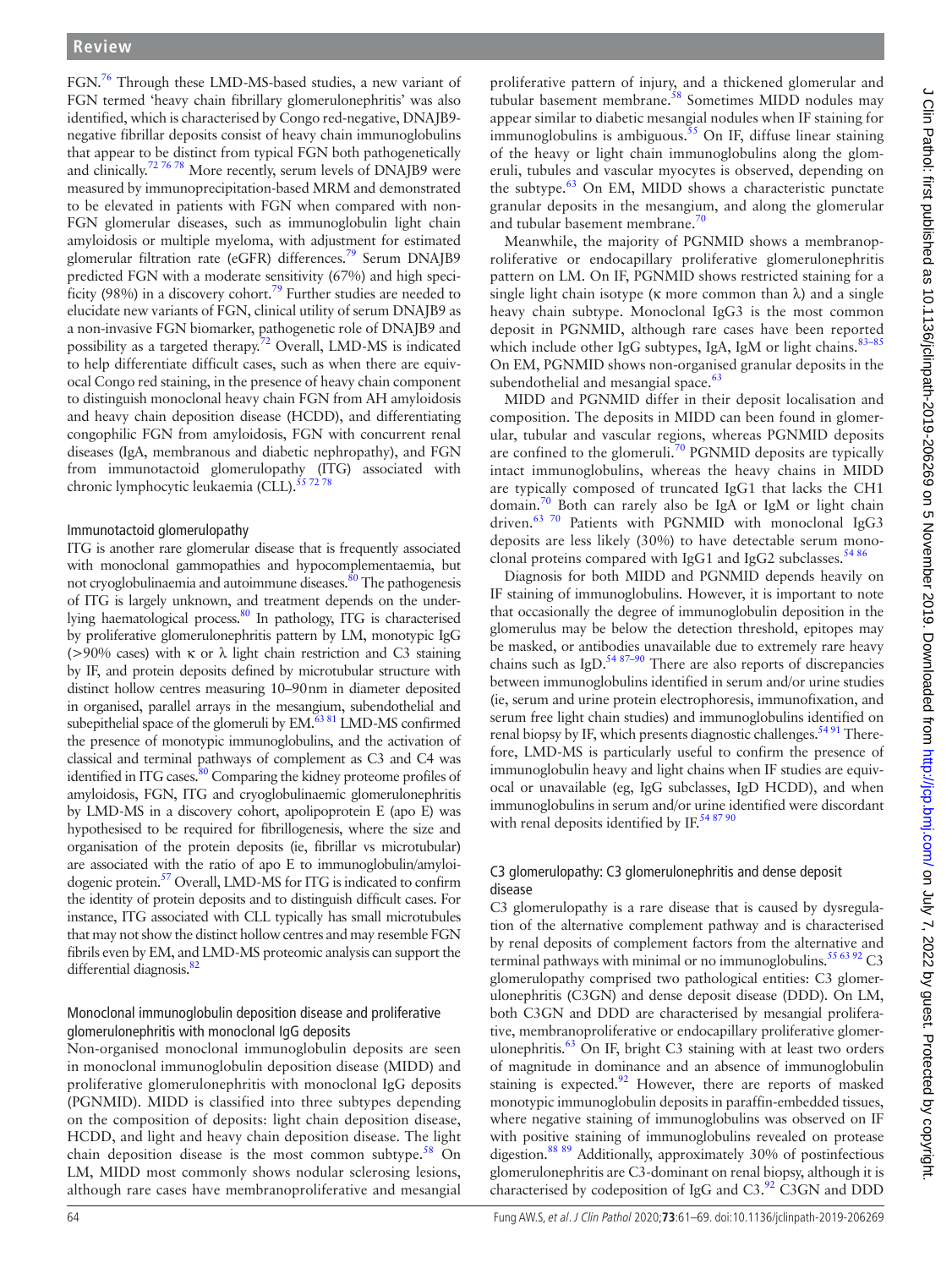are best distinguished by their ultrastructure on EM. C3GN is characterised by moderate electron dense, ill-defined granular deposits in the mesangium, subendothelial and/or subepithelial space, and DDD is characterised by highly electron dense, osmiophilic 'sausage-like' intramembranous deposits and mesangial rounded nodular deposits[.63 70](#page-7-9) Subepithelial large 'humps' may occur in either lesions.<sup>70 92</sup> LMD-MS studies have enabled detailed analysis on the previously unknown protein composition of the deposits in C3 glomerulopathies.<sup>93 94</sup> Surprisingly, both C3GN and DDD have similar protein compositions from the alternative and terminal complement pathway, where C3 and cleavage product C3dg were present as the predominant glomerular complement proteins and lesser amounts of C9, C5, C6, C7 and C8 were also detectable.<sup>93 94</sup> Factor H-related proteins (FHR1–5) and fluid-phase regulators of the terminal complement complex (clusterin and vitronectin) were also identified.<sup>[93](#page-7-26)</sup> There was a lack of complement proteins from the classical pathway, such as C1, C2 or C4. $93$ 

Dysregulation of the alternative complement pathway may be due to primary causes such as de novo mutations in complement activating and regulating proteins or due to secondary causes that result in overactivation of the pathway.<sup>58</sup> There is a high prevalence (60%–80%) of patients aged over 50 years old with C3 glomerulopathy and concurrent monoclonal gammopathy at the time of diagnosis, which far exceeds the prevalence of monoclonal gammopathy of unknown significance and C3GN for aged less than 50 years old.<sup>89 95 96</sup> Monoclonal immunoglobulins have been demonstrated to act as C3 nephritic factor or factor H autoantibody, which results in the overactivation of the alternative pathway of complement. $97-100$  The subtype of 'C3 glomerulopathy with monoclonal gammopathy' is coined to distinguish C3 glomerulopathy deposits with little to no immunoglobulins in the setting of monoclonal gammopathy, where the monoclonal immunoglobulin contributes to the dysregulation of alternative complement pathway. The high prevalence of C3 glomerulopathy with monoclonal gammopathy and the potential of masked or codeposition of immunoglobulin can present diagnostic challenges to C3 glomerulopathies. Thus, LMD-MS studies are indicated when there are equivocal IF staining for immunoglobulins and C3, and to confirm the cause and protein deposits profile for proliferative glomerulonephritis (immune-mediated vs complement-mediated).<sup>[55](#page-7-5)</sup>

## **MS imaging**

Another emerging technology that has potential clinical applications in pathology is MS imaging (MSI), which employs MS to map the spatial distribution of molecules in a thin tissue sample section. The gold standard of diagnosis for tissue samples has traditionally been a combination of chemical staining and light microscopy, with the results being interpreted by a skilled anatomical pathologist. MSI, however, is remarkable for its ability to image thousands of molecules, such as lipids, proteins, peptides, drugs and metabolites in tissues. MSI also possesses practical advantages compared with current methodology, including analysing tissue directly (in situ), identifying endogenous biomolecules and exogenous compounds in a label-free and multiplex manner, and at the same time correlating molecular spatial distribution to traditional histology. The technique allows for an understanding of the molecular basis and mechanism of disease with relation to tissue morphology. Clinical applications for MSI have been proposed to include tumour typing and disease staging,<sup>101</sup> tumour margin assessment, intraoperative tumour exci- $\frac{103}{102}$  drug localisation<sup>103 104</sup> and biomarker discovery.<sup>101 105</sup>

MSI by MALDI-ToF MS was first described by Caprioli and  $\text{colle}$ agues<sup>106</sup> over two decades ago. MSI can be performed

on fresh/frozen<sup>107–109</sup> and formalin-fixed paraffin-embedded (FFPE) tissues.<sup>110–113</sup> While a wide range of biomolecules, such as peptides, lipids, glycans, small molecules and metabolites, can be detected on FFPE tissues, only lipids and intact proteins are detected on fresh/frozen tissues.<sup>114–116</sup> Fresh/frozen tissues require immediate freezing, cryosection to micrometre-thick slices, and being subsequently thaw-mounted to a slide.<sup>117</sup> FFPE tissues require additional sample preparation steps to remove paraffin prior to MSI analysis, and as such may introduce interlaboratory variations as small compounds may be stripped concomitantly.<sup>115</sup> Nevertheless, analysis of FFPE tissues offers unique advantages, as it allows access to a large repertoire of archived tissues with well-documented clinical information and correlation to IHC and molecular data. Additional sample preparation steps can also be intentionally used to enhance signal and increase specificity for the analyte of interest, such as on-tissue chemical derivatisation or enzymatic treatment for imaging of testosterone,<sup>118</sup> 2-picolylamine,<sup>119</sup> neurotransmitters,<sup>120</sup> N-gly-cans<sup>[121](#page-8-13)</sup> and hexosylceramides.<sup>122</sup>

In addition to tissue types, the method and instrumentation for MSI analysis should be considered, including factors such as image resolution, speed of analysis and the availability of clinically validated diagnostic biomarker libraries. Particularly, there is a balance and trade-off in terms of image spatial resolution and analysis speed. The higher the spatial resolution desired for imaging application, the slower the pixel-by-pixel sampling speed for enhanced analyte extraction. The availability of clinically validated diagnostic biomarker libraries can significantly impact interlaboratory variation and allowed for standardised, reproducible interpretation and reporting of pathology results. Therefore, image resolution, speed of analysis and availability of validated database directly impact clinical utility and usefulness of MSI.

One of the most common and well-studied mass spectrometers for MSI is the MALDI-ToF. Under vacuum, an ultraviolet or infrared laser irradiates the matrix cocrystallised tissue sample to desorb and ionise the analytes of interest in a raster-stepped sampling of the entire tissue surface. A mass spectrum is generated per given tissue coordinates or pixel. When regions of interest or the whole tissue is measured, a two-dimensional ion intensity map is generated pixel-by-pixel from the mass spectra obtained from the specific tissue coordinates. If serial tissue sections are analysed, advanced imaging software can generate a threedimensional image of the ion intensity map. One of the limitations of MALDI-ToF MSI is that additional sample preparation is required, where the prepared tissue is coated with a MALDI matrix—an organic acid chemical compound that cocrystallises and extracts the analyte during the pulsed laser ionisation process. The quality of the matrix deposition and its application technique have significant effects on the analytical sensitivity (ie, signal to noise ratio) and spatial resolution of the MS image. The matrix is selected based on the physical and chemical properties of the molecule of interest. Three common matrices used for peptides, lipids and other low molecular weight molecules are α-cyano-4-hydroxycinnamic acid (CHCA), sinapinic acid (SA) and 2,5-dihydroxybenzoic acid (DHB). CHCA and SA are often used for peptides, SA and DHB are generally used for proteins, while DHB is useful for carbohydrates and lipids. $117$   $123$  There are also new matrices developed for specific classes of molecules, such as polar lipids,<sup>[124](#page-8-15)</sup> non-covalent bound complexes<sup>125 126</sup> and liquid matrices for improved homogeneity for quantitation.<sup>[127](#page-8-17)</sup> A homogeneous coating of matrix with small, uniform matrix crystals of low-micrometre dimensions is desirable. Some techniques that employ this feature are high-throughput electrospray,<sup>128</sup> matrix coating assisted by an electric field<sup>129 130</sup> and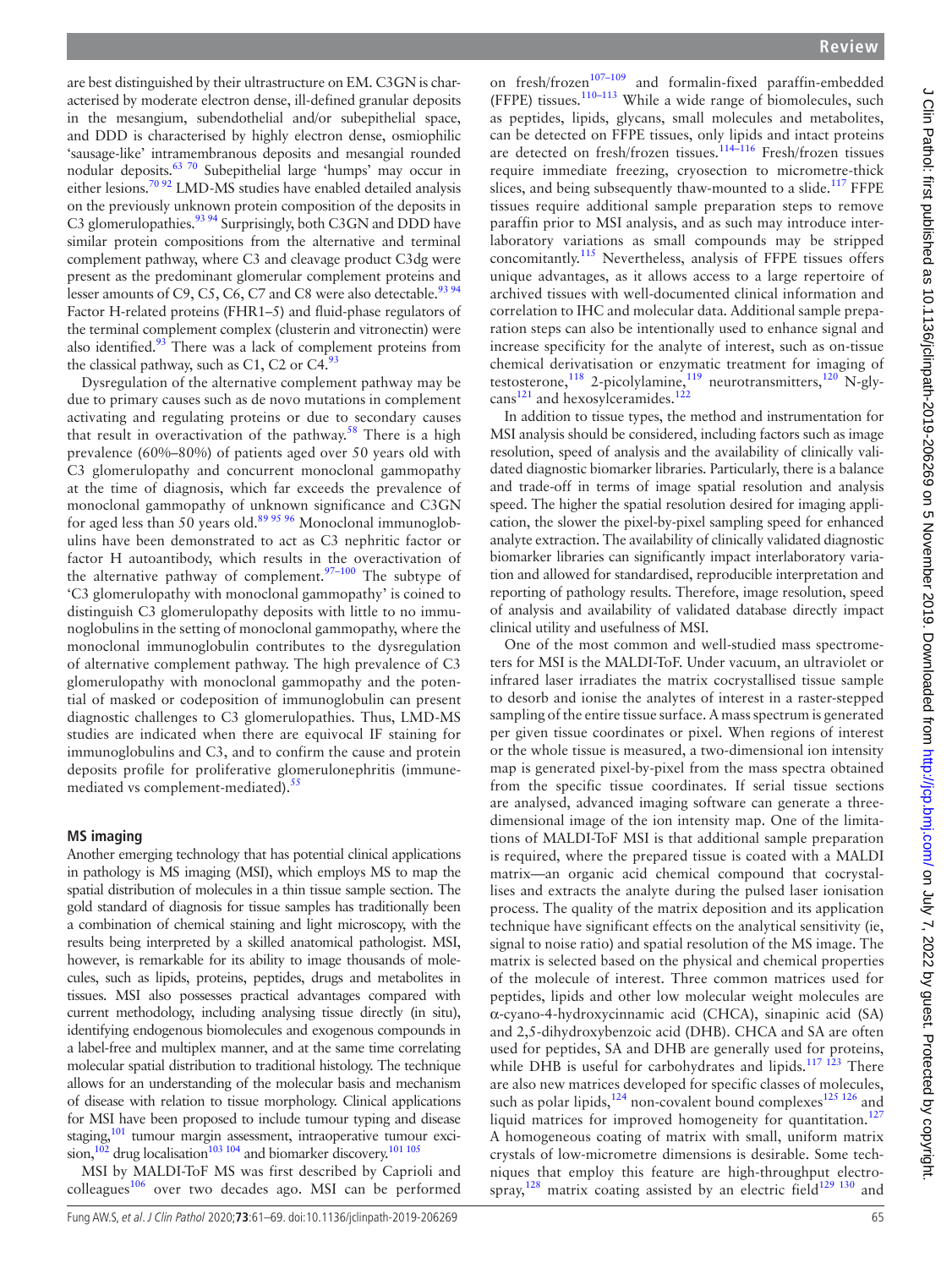sublimation under vacuum to name a few. $131132$  In consideration for rapid clinical application, matrix precoated glass slides were also developed to increase throughput[.133 134](#page-8-21) Another vacuumbased MSI technique is the secondary ionisation MS (SIMS), which uses a focused ion beam to ionise molecules in the tissue sample. Secondary ions are then generated and analysed by the mass spectrometer.<sup>135 136</sup> MALDI-ToF MSI typically can achieve 10–20µm spatial resolution; meanwhile, SIMS MSI can achieve  $\leq$ 1 µm spatial resolution.<sup>[137](#page-8-23)</sup> However, the drawbacks of SIMS are that it is a destructive technique that obliterates all molecules that it ionises, has limitations in analysing large intact biomolecules ( $>2$ kDa) and requires complex instrumentation.<sup>137</sup>

## **Emerging in vivo techniques**

Significant caveats of the current MSI field are the need to process samples for MS analysis, increased turnaround time and limited utility of the technique to assess processed tissue specimens. To enrich the influence of MSI in the clinic, there is a desire for direct, real-time and rapid analysis of unprocessed samples. More recently, atmospheric pressure ambient ionisation MS has gained noteworthy interest for routine clinical use due to significant advantages over other MS techniques, including simpler sample preparation, simpler instrumentation, and analysis in real time in an open environment and at atmospheric pressure, which made the in vivo analysis of tissues using MSI a feasible and attractive option. Since these early experiments in the past decade, more than 40 ambient ionisation techniques have now been described in the literature.<sup>[138 139](#page-8-24)</sup> Please refer to recent reviews for a summary of common ambient and nonambient ionisation methods for MSI.<sup>138</sup> <sup>139</sup>

Rapid evaporative ionisation MS (REIMS) is one of the first ambient ionisation MS techniques that were integrated into routine clinical surgical use.<sup>140–142</sup> REIMS was originally developed for the accurate identification of cancerous tissues during surgical procedures and has a typical resolution in the range of  $0.5-2.0$  mm.<sup>[143](#page-8-26)</sup> The coupling of the handheld surgical tool and REIMS-MS into a single device led to the creation of the iKnife.<sup>141</sup> iKnife is a handheld tissue diagnostic device that can immediately analyse, in high resolution and real time, the molecular composition of the tissue it comes into contact with. To do so, REIMS is used to locally heat and disrupt the tissue during electrosurgical procedures, resulting in an aerosol made of tissue-derived gaseous ions being released. The aerosol is subsequently analysed by the mass spectrometer.<sup>[144](#page-8-28)</sup> Through this rapid REIMS-based analysis, the surgeon is provided with continuous feedback on the composition of the tissue being excised, allowing for the precise removal of any tumour tissue. When comparing in vivo, intraoperative diagnosis made with an iKnife with traditional, postoperative histological diagnosis, the in vivo technique is accurate  $92\% - 100\%$  of the time.<sup>141</sup> Benefits to using this technique include a lower chance for misidentification of cancer cells during surgical procedures, a reduced risk of resecting healthy tissue and the increased potential to remove virtually all tumour tissues. In addition to differentiating between cancerous and non-cancerous tissues, REIMS-based technologies such as the iKnife can identify different tumour grades, as well as tissues that exhibit precancerous properties within their lipid bilayer.<sup>144</sup> Moreover, REIMS has been shown to accurately identify histopathological features of a poor prognosis and could potentially be used to identify cancer metastases throughout the body.<sup>141 144</sup> There is also potential for this technology to be used in preoperative staging of cancer[.145](#page-8-29) The high specificity and wide applications of REIMS have ensured the conception of numerous novel applications for the technology, beyond surgical uses involved with the iKnife.

iEndoscope is another novel technology that stems from REIMS, where the methodology is paired with endoscopic tools for use in diagnostic settings, such as the rapid phenotyping of tissue in rectal and colonic cancers. REIMS equipped with an endoscope allows for visible characterisation of tissue that is typical of the endoscope, while providing additional high-resolution information on tumour biology and chemistry regarding the lesion structure through MS analysis. The primary application of iEndoscope is to accurately differentiate between cancerous and non-cancerous tissues in an endoluminal setting. The endoluminal structure requires the use of an endoscopic polypectomy snare to facilitate the transfer of the aerosol generated by REIMS from the colon to the mass spectrometer. The iEndoscope has been used to identify markers associated with increasing pathogenicity within potentially cancerous tissue. One differentiating factor between REIMS-associated endoscopy and other optical spectroscopic methodologies is its ability to identify abnormal lipid metabolism within the tissue. Abnormal lipid metabolism is often associated with neoplasia, which can facili-tate a more confident diagnosis of a cancerous tissue.<sup>[145](#page-8-29)</sup> Another advantage of REIMS-associated endoscopy is its versatility, where it can be used in adjunct with many different endoscopic imaging tools to provide details related to the biochemistry of the tissue.<sup>145</sup> Aside from analysing human tissue, REIMS has proved useful for clinical microbiology, where it is able to directly identify bacterial cells within bacterial cell culture without sample preparation. Despite the broad applications of REIMS, be it in the form of the innovative iKnife or iEndoscope, a major disadvantage of REIMS is its destructive nature in both tissue analysis and bacterial cell culture identification, thus limiting the utility of the technique.<sup>[141](#page-8-27)</sup>

The MasSpec Pen is a non-destructive handheld tool designed with three ports centred around the delivery and maintenance of a singular water droplet. The design involves a single water droplet being exposed to the tissue of interest. The droplet acts as the medium used to withdraw analytes, using the premise of liquid–solid chemical extraction. A pressurised vacuum system then moves the water droplet through a port to the mass spectrometer for subsequent analysis. The additional components of the MasSpec Pen include a syringe pump (to eject the water droplet), a small diameter tubing for solvent transport and a probe. The components of the MasSpec Pen must be made of biocompatible materials to ensure both safety and accuracy in in vivo analyses. Hence, polydimethylsiloxane (PDMS), polytetrafluoroethylene (PTFE) and water are the most prominent substances/materials used within the tool. Similar to the iKnife, the MasSpec Pen is highly sensitive and specific for both in vivo and ex vivo analyses and differentiation of tissue types. The MasSpec Pen succeeds in improving on the aforementioned REIMS-based tools in its ability to analyse and identify tissue samples without sample preparation and in real time, while also touting the additional benefit of being a non-destructive method of analysis.<sup>146</sup>

#### **Challenges and future applications**

MS has many applications in the clinical laboratory, including clinical chemistry, microbiology, and more recently anatomical pathology, as there are significant advantages for MS-based assays in their multiplexing capacity, high analytical specificity and sensitivity, and potential for real-time in vivo analysis. Prior to clinical implementation of these MS-based methods, a specific gap in clinical need or question needs to be addressed and the advantages and limitations of MS-based methods should be compared with traditional methods in pathology. Additionally, there are desirable and practical features to consider, including high capital costs, requirement of skilled personnel, lack of automation, lack of direct bidirectional interface between MS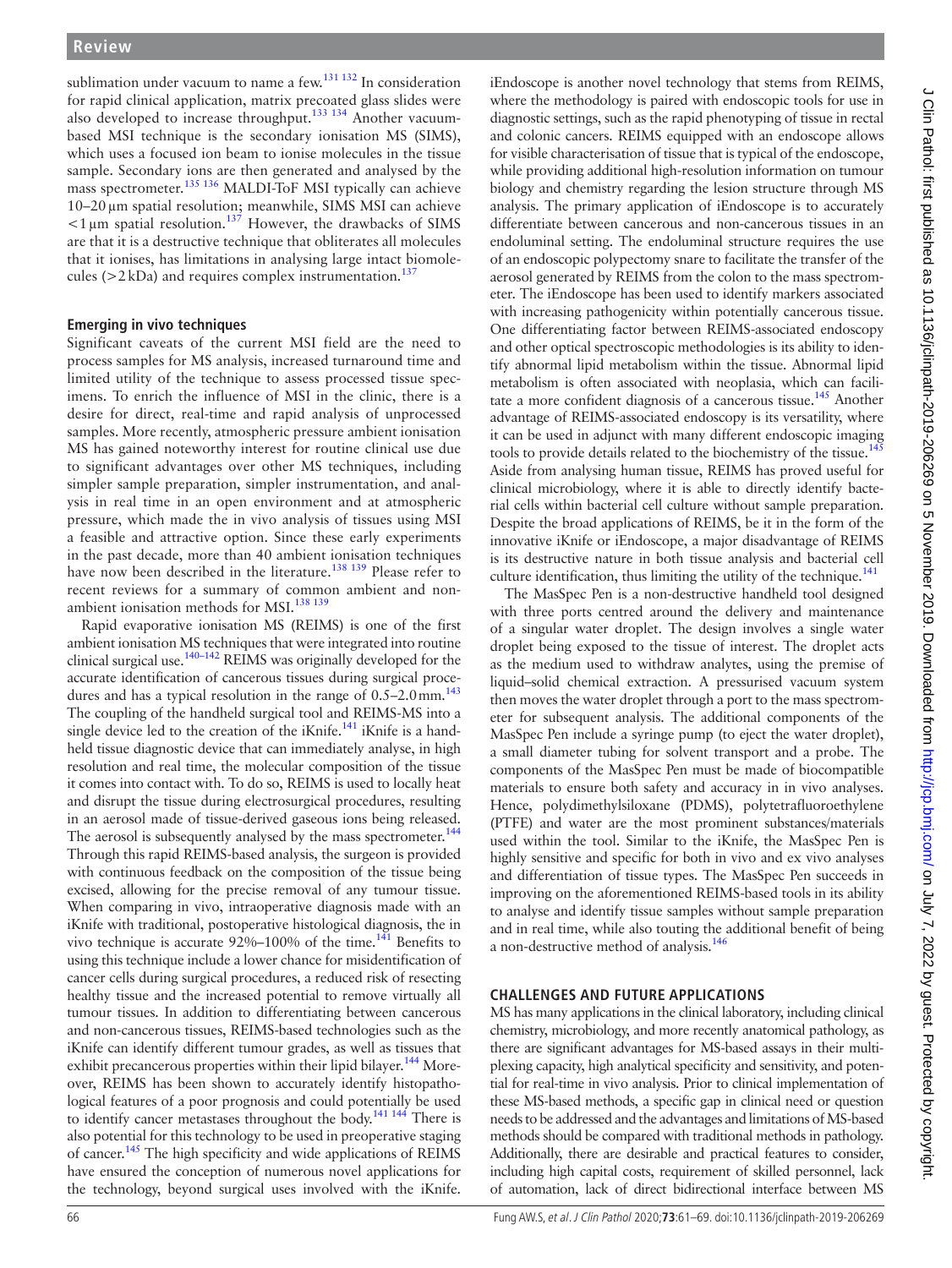instruments and laboratory or hospital information system, lack of standardisation, and regulatory requirements. Significant progress is being actively pursued by the manufacturers and clinical MS community in regard to regulatory requirements,<sup>147 148</sup> standardisation of methods, $149\frac{150}{150}$  automation in instrumentation and data analysis (eg, chromatographic peak and quality controls),  $151 152$  and flat file interface to laboratory information systems to facilitate seamless orderto-result workflows.[153](#page-8-34) Operational factors such as standardised workflow, turnaround time, and comprehensive biocomputational data analysis and storage should also be considered. More details on the current state and further challenges of routinely implementing MSI in the clinical pathology laboratory are highlighted by experts in the field.[139 154](#page-8-35) In summary, future innovations in technology and instrumentation will drive novel clinical applications of MS to the forefront.

## **Take home messages**

- ► Mass spectrometry-based clinical applications are expanding into various disciplines of clinical diagnostic laboratories including clinical chemistry, microbiology, and more recently anatomic pathology.
- ► This review summarises mass spectrometry method principles, instrumentation, and current established clinical applications.
- $\blacktriangleright$  This review highlights current and emerging mass spectrometry-based applications in anatomic pathology including omics, mass spectrometry imaging, and real-time in vivo techniques.

#### **Handling editor** Runjan Chetty.

**Acknowledgements** We thank renal pathologist Dr Mei Lin Bissonnette for providing her expertise and input.

**Contributors** AWSF, VS, AHR and VK contributed to review outline, writing and editing.

**Funding** The authors have not declared a specific grant for this research from any funding agency in the public, commercial or not-for-profit sectors.

**Competing interests** None declared.

#### **Patient consent for publication** Not required.

Provenance and peer review Commissioned; internally peer reviewed.

#### **ORCID iD**

Vathany Kulasingam <http://orcid.org/0000-0001-5610-873X>

## **References**

- <span id="page-6-0"></span>1 Jannetto PJ, Fitzgerald RL. Effective use of mass spectrometry in the clinical laboratory. [Clin Chem](http://dx.doi.org/10.1373/clinchem.2015.248146) 2016;62:92-8.
- 2 Strathmann FG, Hoofnagle AN. Current and future applications of mass spectrometry to the clinical laboratory. [Am J Clin Pathol](http://dx.doi.org/10.1309/AJCPW0TA8OBBNGCK) 2011;136:609-16.
- 3 Adaway JE, Keevil BG, Owen LJ. Liquid chromatography tandem mass spectrometry in the clinical laboratory. [Ann Clin Biochem](http://dx.doi.org/10.1177/0004563214557678) 2015;52:18-38.
- 4 Rolland DCM, Lim MS, Elenitoba-Johnson KSJ. Mass spectrometry and proteomics in hematology. [Semin Hematol](http://dx.doi.org/10.1053/j.seminhematol.2018.05.009) 2019;56:52-7.
- <span id="page-6-1"></span>5 Yang Z, Wang S. Recent development in application of high performance liquid chromatography-tandem mass spectrometry in therapeutic drug monitoring of immunosuppressants. [J Immunol Methods](http://dx.doi.org/10.1016/j.jim.2008.05.001) 2008;336:98-103.
- 6 Ansermot N, Fathi M, Veuthey J-L, et al. Simultaneous quantification of cyclosporine, tacrolimus, sirolimus and everolimus in whole blood by liquid chromatography– electrospray mass spectrometry. [Clin Biochem](http://dx.doi.org/10.1016/j.clinbiochem.2008.02.014) 2008;41:728–35.
- 7 Bardin S, Ottinger JC, Breau AP, et al. Determination of free levels of phenytoin in human plasma by liquid chromatography/tandem mass spectrometry. J Pharm [Biomed Anal](http://dx.doi.org/10.1016/S0731-7085(00)00338-1) 2000;23:573–9.
- 8 Beck O, Ohman I, Nordgren HK. Determination of lamotrigine and its metabolites in human plasma by liquid chromatography-mass spectrometry. [Ther Drug Monit](http://dx.doi.org/10.1097/01.ftd.0000245779.64080.30) 2006;28:603–7.
- 9 Blonk MI, van der Nagel BC, Smit LS, et al. Quantification of levetiracetam in plasma of neonates by ultra performance liquid chromatography–tandem mass spectrometry. [Journal of Chromatography B](http://dx.doi.org/10.1016/j.jchromb.2010.01.037) 2010;878:675-81.
- <span id="page-6-10"></span>10 Baietto L, D'Avolio A, Ventimiglia G, et al. Development, validation, and routine application of a high-performance liquid chromatography method coupled with a single mass detector for quantification of itraconazole, voriconazole, and posaconazole in human plasma. [Antimicrob Agents Chemother](http://dx.doi.org/10.1128/AAC.01807-09) 2010;54:3408-13.
- <span id="page-6-2"></span>11 Borrey D, Moerman E, Cockx A, et al. Column-switching LC-MS/MS analysis for quantitative determination of testosterone in human serum. [Clinica Chimica Acta](http://dx.doi.org/10.1016/j.cca.2007.03.019) 2007;382:134–7.
- 12 Søeborg T, Frederiksen H, Fruekilde P, et al. Serum concentrations of DHEA, DHEAS, 17α-hydroxyprogesterone, Δ4-androstenedione and testosterone in children determined by TurboFlow-LC-MS/MS. [Clinica Chimica Acta](http://dx.doi.org/10.1016/j.cca.2013.01.019) 2013;419:95-101.
- 13 Saenger AK, Laha TJ, Bremner DE, et al. Quantification of serum 25-hydroxyvitamin D2 and D3using HPLC–Tandem Mass Spectrometry and examination of reference intervals for diagnosis of vitamin D deficiency. [Am J Clin Pathol](http://dx.doi.org/10.1309/J32UF7GTQPWN25AP) 2006;125:914-20.
- 14 Hosogi J, Tanaka H, Fujita K, et al. Lc-Ms/Ms coupled with immunoaffinity extraction for determination of estrone, 17beta-estradiol and estrone 3-sulfate in human plasma. [J Chromatogr B Analyt Technol Biomed Life Sci](http://dx.doi.org/10.1016/j.jchromb.2009.08.010) 2010;878:222–7.
- 15 Kushnir MM, Rockwood AL, Yue B, et al. High sensitivity measurement of estrone and estradiol in serum and plasma using LC-MS/MS. Methods Mol Biol 2010;603:219–28.
- 16 Li W, Li Y-H, Li AC, et al. Simultaneous determination of norethindrone and ethinyl estradiol in human plasma by high performance liquid chromatography with tandem mass spectrometry--experiences on developing a highly selective method using derivatization reagent for enhancing sensitivity. J Chromatogr B Analyt Technol [Biomed Life Sci](http://dx.doi.org/10.1016/j.jchromb.2005.01.012) 2005;825:223–32.
- 17 Etter ML, Eichhorst J, Lehotay DC. Clinical determination of 17-hydroxyprogesterone in serum by LC-MS/MS: comparison to Coat-A-Count RIA method. J Chromatogr B [Analyt Technol Biomed Life Sci](http://dx.doi.org/10.1016/j.jchromb.2006.04.038) 2006;840:69–74.
- 18 Huang W, Kalhorn TF, Baillie M, et al. Determination of free and total cortisol in plasma and urine by liquid chromatography-tandem mass spectrometry. Ther Drug [Monit](http://dx.doi.org/10.1097/FTD.0b013e31803d14c0) 2007;29:215–24.
- 19 Van Der Gugten JG, Holmes DT. Quantitation of aldosterone in serum or plasma using liquid chromatography-tandem mass spectrometry (LC-MS/MS). Methods Mol Biol 2016;1378:37–46.
- <span id="page-6-3"></span>20 de Jong WHA, Graham KS, van der Molen JC, et al. Plasma free metanephrine measurement using automated online solid-phase extraction HPLC tandem mass spectrometry. [Clin Chem](http://dx.doi.org/10.1373/clinchem.2007.087114) 2007;53:1684-93.
- 21 Kushnir MM, Komaromy-Hiller G, Shushan B, et al. Analysis of dicarboxylic acids by tandem mass spectrometry. high-throughput quantitative measurement of methylmalonic acid in serum, plasma, and urine. Clin Chem 2001;47:1993–2002.
- 22 Lakso H-A, Appelblad P, Schneede J. Quantification of methylmalonic acid in human plasma with hydrophilic interaction liquid chromatography separation and mass spectrometric detection. [Clin Chem](http://dx.doi.org/10.1373/clinchem.2007.101253) 2008;54:2028-35.
- <span id="page-6-7"></span>23 Chace DH, DiPerna JC, Mitchell BL, et al. Electrospray tandem mass spectrometry for analysis of acylcarnitines in dried postmortem blood specimens collected at autopsy from infants with unexplained cause of death. Clin Chem 2001;47:1166–82.
- 24 Hardy DT, Preece MA, Green A. Determination of plasma free carnitine by electrospray tandem mass spectrometry. [Ann Clin Biochem](http://dx.doi.org/10.1258/0004563011901073) 2001;38:665-70.
- <span id="page-6-4"></span>25 Anderson NL, Anderson NG, Haines LR, et al. Mass spectrometric quantitation of peptides and proteins using stable isotope standards and capture by anti-peptide antibodies (SISCAPA). [J Proteome Res](http://dx.doi.org/10.1021/pr034086h) 2004;3:235-44.
- 26 Hoofnagle AN, Becker JO, Wener MH, et al. Quantification of thyroglobulin, a lowabundance serum protein, by immunoaffinity peptide enrichment and tandem mass spectrometry. [Clin Chem](http://dx.doi.org/10.1373/clinchem.2008.109652) 2008;54:1796-804.
- <span id="page-6-8"></span>27 van der Gugten G, DeMarco ML, Chen LYC, et al. Resolution of spurious immunonephelometric IgG subclass measurement discrepancies by LC-MS/MS. Clin [Chem](http://dx.doi.org/10.1373/clinchem.2017.282319) 2018;64:735–42.
- 28 Mills JR, Barnidge DR, Murray DL. Detecting monoclonal immunoglobulins in human serum using mass spectrometry. [Methods](http://dx.doi.org/10.1016/j.ymeth.2015.04.020) 2015;81:56–65.
- <span id="page-6-9"></span>29 Kohlhagen MC, Barnidge DR, Mills JR, et al. Screening method for M-proteins in serum using nanobody enrichment coupled to MALDI-TOF mass spectrometry. Clin [Chem](http://dx.doi.org/10.1373/clinchem.2015.253781) 2016;62:1345–52.
- <span id="page-6-5"></span>30 Wang Z, Dunlop K, Long SR, et al. Mass spectrometric methods for generation of protein mass database used for bacterial identification. [Anal Chem](http://dx.doi.org/10.1021/ac015725f) 2002;74:3174–82.
- 31 Eigner U, Holfelder M, Oberdorfer K, et al. Performance of a matrix-assisted laser desorption ionization-time-of-flight mass spectrometry system for the identification of bacterial isolates in the clinical routine laboratory. Clin Lab 2009;55:289–96.
- <span id="page-6-6"></span>32 Gao X, Tan BH, Sugrue RJ, et al. MALDI mass spectrometry for nucleic acid analysis. Top Curr Chem 2013;331:55–77.
- 33 Vogel N, Schiebel K, Humeny A. Technologies in the whole-genome age: MALDI-TOF-based genotyping. [Transfus Med Hemother](http://dx.doi.org/10.1159/000225089) 2009;36:253-62.
- 34 Meyer K, Ueland PM. Use of matrix-assisted laser desorption/ionization time-of-flight mass spectrometry for multiplex genotyping. [Adv Clin Chem](http://www.ncbi.nlm.nih.gov/pubmed/21404912) 2011;53:1-29.
- 35 Chace DH, Millington DS, Terada N, et al. Rapid diagnosis of phenylketonuria by quantitative analysis for phenylalanine and tyrosine in neonatal blood spots by tandem mass spectrometry. [Clin Chem](http://www.ncbi.nlm.nih.gov/pubmed/8419060) 1993;39:66-71.
- 36 Dhillon KS, Bhandal AS, Aznar CP, et al. Improved tandem mass spectrometry (MS/ MS) derivatized method for the detection of tyrosinemia type I, amino acids and

J Clin Pathol: first published as 10.1136/jclinpath-2019-206269 on 5 November 2019. Downloaded from http://jcp.bmj.com/ on July 7, 2022 by guest. Protected by copyright J Clin Pathol: first published as 10.1136/jclinpath-2019-20289 on 5 November 2019. Downloaded from <http://jcp.bmj.com/> on July 7, 2022 by guest. Protected by copyright.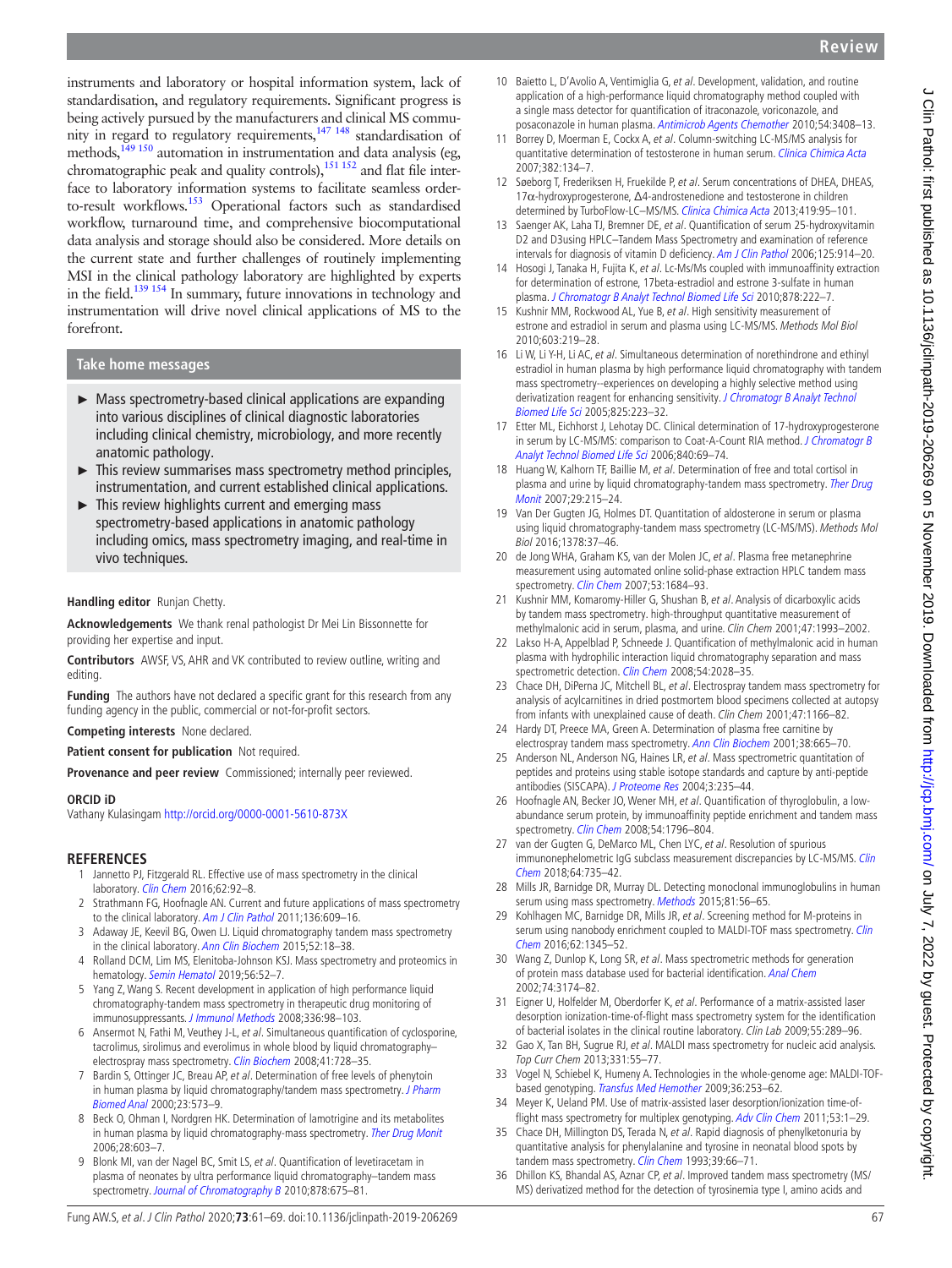acylcarnitine disorders using a single extraction process. [Clinica Chimica Acta](http://dx.doi.org/10.1016/j.cca.2010.12.028) 2011;412:873–9.

- 37 Naylor EW, Chace DH. Automated tandem mass spectrometry for mass newborn screening for disorders in fatty acid, organic acid, and amino acid metabolism. J Child Neurol 1999;14 Suppl 1.
- 38 Jeong J-S, Kim S-K, Park S-R. Amino acid analysis of dried blood spots for diagnosis of phenylketonuria using capillary electrophoresis-mass spectrometry equipped with a sheathless electrospray ionization interface. [Anal Bioanal Chem](http://dx.doi.org/10.1007/s00216-013-6999-6) 2013;405:8063–72.
- Seo JY, Park H-D, Kim JW, et al. Steroid profiling for congenital adrenal hyperplasia by tandem mass spectrometry as a second-tier test reduces follow-up burdens in a tertiary care Hospital: a retrospective and prospective evaluation. [J Perinat Med](http://dx.doi.org/10.1515/jpm-2013-0154) 2014;42:121–7.
- 40 Tellez MR, Mamikunian G, O'Dorisio TM, et al. A single fasting plasma 5-HIAA value correlates with 24-hour urinary 5-HIAA values and other biomarkers in midgut neuroendocrine tumors (nets). [Pancreas](http://dx.doi.org/10.1097/MPA.0b013e318271c0d5) 2013;42:405-10.
- 41 Van Der Gugten JG, Wong S, Holmes DT. Quantitation of insulin analogues in serum using immunoaffinity extraction, liquid chromatography, and tandem mass spectrometry. Methods Mol Biol 2016;1378:119–30.
- 42 Sepiashvili L, Kohlhagen MC, Snyder MR, et al. Direct detection of monoclonal free light chains in serum by use of immunoenrichment-coupled MALDI-TOF mass spectrometry. [Clin Chem](http://dx.doi.org/10.1373/clinchem.2018.299461) 2019;65:1015-22.
- 43 Ketha SS, Singh RJ, Ketha H. Role of mass spectrometry in clinical endocrinology. [Endocrinol Metab Clin North Am](http://dx.doi.org/10.1016/j.ecl.2017.04.001) 2017;46:593–613.
- 44 Mills JR, Kohlhagen MC, Dasari S, et al. Comprehensive assessment of M-proteins using nanobody enrichment coupled to MALDI-TOF mass spectrometry. [Clin Chem](http://dx.doi.org/10.1373/clinchem.2015.253740) 2016;62:1334–44.
- <span id="page-7-0"></span>45 Hattan SJ, Parker KC, Vestal ML, et al. Analysis and quantitation of glycated hemoglobin by matrix assisted laser desorption/ionization time of flight mass spectrometry. [J Am Soc Mass Spectrom](http://dx.doi.org/10.1007/s13361-015-1316-6) 2016;27:532–41.10.1007/s13361-015- 1316-6
- <span id="page-7-1"></span>46 Oran PE, Trenchevska O, Nedelkov D, et al. Parallel Workflow for High-Throughput (>1,000 Samples/Day) Quantitative Analysis of Human Insulin-Like Growth Factor 1 Using Mass Spectrometric Immunoassay. [PLoS One](http://dx.doi.org/10.1371/journal.pone.0092801) 2014;9:e92801.
- <span id="page-7-2"></span>47 Gao J, Meyer K, Borucki K, et al. Multiplex immuno-MALDI-TOF MS for targeted quantification of protein biomarkers and their proteoforms related to inflammation and renal dysfunction. [Anal Chem](http://dx.doi.org/10.1021/acs.analchem.7b04975) 2018;90:3366–73.
- 48 Chen B-M, Liang Y-Z, Chen X, et al. Quantitative determination of azithromycin in human plasma by liquid chromatography–mass spectrometry and its application in a bioequivalence study. [J Pharm Biomed Anal](http://dx.doi.org/10.1016/j.jpba.2006.05.011) 2006;42:480–7.
- 49 Gu Y, Wang G, Sun J. Simultaneous determination of erythromycin ethylsuccinate and its metabolite erythromycin in human plasma using liquid chromatography– electrospray ionization mass spectrometry for clinical study. [J Pharm Biomed Anal](http://dx.doi.org/10.1016/j.jpba.2005.11.005) 2006;40:737–43.
- 50 Bonaparte E, Pesenti C, Fontana L, et al. Molecular profiling of lung cancer specimens and liquid biopsies using MALDI-TOF mass spectrometry. [Diagn Pathol](http://dx.doi.org/10.1186/s13000-017-0683-7) 2018;13:7.
- <span id="page-7-3"></span>51 DeMarco ML, Ford BA. Beyond identification: emerging and future uses for MALDI-TOF mass spectrometry in the clinical microbiology laboratory. Clin Lab Med 2013;33:611–28.
- 52 Duncan MW, Nedelkov D, Walsh R, et al. Applications of MALDI mass spectrometry in clinical chemistry. [Clin Chem](http://dx.doi.org/10.1373/clinchem.2015.239491) 2016;62:134-43.
- 53 Duncan M, DeMarco ML. Maldi-Ms: emerging roles in pathology and laboratory medicine. [Clin Mass Spectrom](http://dx.doi.org/10.1016/j.clinms.2019.05.003) 2019;13:1-4.
- <span id="page-7-4"></span>54 Jain D, Green JA, Bastacky S, et al. Membranoproliferative glomerulonephritis: the role for laser microdissection and mass spectrometry. [Am J Kidney Dis](http://dx.doi.org/10.1053/j.ajkd.2013.09.007) 2014;63:324–8.10.1053/j.ajkd.2013.09.007
- <span id="page-7-5"></span>55 Sethi S, Vrana JA, Theis JD, et al. Mass spectrometry based proteomics in the diagnosis of kidney disease. [Curr Opin Nephrol Hypertens](http://dx.doi.org/10.1097/MNH.0b013e32835fe37c) 2013;22:273-80.
- 56 Herrera GA, Turbat-Herrera EA. Ultrastructural immunolabeling in the diagnosis of monoclonal light-and heavy-chain-related renal diseases. [Ultrastruct Pathol](http://dx.doi.org/10.3109/01913121003672873) 2010;34:161–73.
- <span id="page-7-20"></span>57 Sethi S, Theis JD, Vrana JA, et al. Laser microdissection and proteomic analysis of amyloidosis, cryoglobulinemic GN, fibrillary GN, and immunotactoid glomerulopathy. [CJASN](http://dx.doi.org/10.2215/CJN.07030712) 2013;8:915–21.
- <span id="page-7-22"></span>58 Sethi S, Fervenza FC, Rajkumar SV. Spectrum of manifestations of monoclonal gammopathy-associated renal lesions. [Curr Opin Nephrol Hypertens](http://dx.doi.org/10.1097/MNH.0000000000000201) 2016;25:127–37.
- <span id="page-7-6"></span>59 Sethi S, Theis JD, Leung N, et al. Mass Spectrometry–Based proteomic diagnosis of renal immunoglobulin heavy chain amyloidosis. [CJASN](http://dx.doi.org/10.2215/CJN.02890310) 2010;5:2180–7.
- <span id="page-7-7"></span>60 Theis JD, Dasari S, Vrana JA, et al. Shotgun-proteomics-based clinical testing for diagnosis and classification of amyloidosis. [J. Mass Spectrom.](http://dx.doi.org/10.1002/jms.3264) 2013;48:1067-77.
- <span id="page-7-8"></span>61 Sipe JD, Benson MD, Buxbaum JN, et al. Amyloid fibril protein nomenclature: 2012 recommendations from the nomenclature Committee of the International Society of amyloidosis. [Amyloid](http://dx.doi.org/10.3109/13506129.2012.734345) 2012;19:167–70.
- <span id="page-7-11"></span>62 Sipe JD, Benson MD, Buxbaum JN, et al. Amyloid fibril proteins and amyloidosis: chemical identification and clinical classification International Society of amyloidosis 2016 nomenclature guidelines. [Amyloid](http://dx.doi.org/10.1080/13506129.2016.1257986) 2016;23:209–13.
- <span id="page-7-9"></span>63 Bridoux F, Leung N, Hutchison CA, et al. Diagnosis of monoclonal gammopathy of renal significance. [Kidney Int](http://dx.doi.org/10.1038/ki.2014.408) 2015;87:698-711.
- <span id="page-7-10"></span>Vrana JA, Gamez JD, Madden BJ, et al. Classification of amyloidosis by laser microdissection and mass spectrometry–based proteomic analysis in clinical biopsy specimens. **[Blood](http://dx.doi.org/10.1182/blood-2009-07-230722)** 2009:114:4957-9.
- 65 Saha A, Theis JD, Vrana JA, et al. AA amyloidosis associated with hepatitis B. [Nephrol](http://dx.doi.org/10.1093/ndt/gfr224)  [Dial Transplant](http://dx.doi.org/10.1093/ndt/gfr224) 2011;26:2407–12.
- 66 Sethi S, Theis JD, Shiller SM, et al. Medullary amyloidosis associated with apolipoprotein A-IV deposition. [Kidney Int](http://dx.doi.org/10.1038/ki.2011.316) 2012;81:201–6.
- 67 Nasr SH, Said SM, Valeri AM, et al. The diagnosis and characteristics of renal heavychain and heavy/light-chain amyloidosis and their comparison with renal light-chain amyloidosis. [Kidney Int](http://dx.doi.org/10.1038/ki.2012.414) 2013;83:463–70.
- 68 Mollee P, Boros S, Loo D, et al. Implementation and evaluation of amyloidosis subtyping by laser-capture microdissection and tandem mass spectrometry. Clin [Proteomics](http://dx.doi.org/10.1186/s12014-016-9133-x) 2016;13:30.
- 69 Park J, Lee GY, Choi J-O, et al. Development and validation of mass spectrometry-based targeted analysis for amyloid proteins. [Proteomics Clin Appl](http://dx.doi.org/10.1002/prca.201700106) 2018;12:e1700106.
- <span id="page-7-12"></span>70 Leung N, Bridoux F, Batuman V, et al. The evaluation of monoclonal gammopathy of renal significance: a consensus report of the International kidney and monoclonal gammopathy Research Group. [Nat Rev Nephrol](http://dx.doi.org/10.1038/s41581-018-0077-4) 2019;15:45-59.
- 71 Sethi S, Vrana JA, Theis JD, et al. Laser microdissection and mass spectrometry-based proteomics AIDS the diagnosis and typing of renal amyloidosis. [Kidney Int](http://dx.doi.org/10.1038/ki.2012.108) 2012;82:226–34.
- <span id="page-7-13"></span>72 Nasr SH, Fogo AB. New developments in the diagnosis of fibrillary glomerulonephritis. Kidney Int 2019.
- <span id="page-7-14"></span>73 Nasr SH, Valeri AM, Cornell LD, et al. Fibrillary glomerulonephritis: a report of 66 cases from a single institution. [CJASN](http://dx.doi.org/10.2215/CJN.08300910) 2011;6:775–84.
- <span id="page-7-15"></span>74 Alexander MP, Dasari S, Vrana JA, et al. Congophilic fibrillary glomerulonephritis: a case series. [Am J Kidney Dis](http://dx.doi.org/10.1053/j.ajkd.2018.03.017) 2018;72:325-36.
- <span id="page-7-16"></span>75 Dasari S, Alexander MP, Vrana JA, et al. Dnaj heat shock protein family B member 9 is a novel biomarker for fibrillary GN. [J Am Soc Nephrol](http://dx.doi.org/10.1681/ASN.2017030306) 2018;29:51-6.
- <span id="page-7-17"></span>76 Nasr SH, Vrana JA, Dasari S, et al. DNAJB9 is a specific immunohistochemical marker for fibrillary glomerulonephritis. [Kidney Int Rep](http://dx.doi.org/10.1016/j.ekir.2017.07.017) 2018;3:56-64.
- 77 Andeen NK, Yang H-Y, Dai D-F, et al. Dnaj homolog subfamily B member 9 is a putative autoantigen in fibrillary GN. [J Am Soc Nephrol](http://dx.doi.org/10.1681/ASN.2017050566) 2018:29:231-9.
- 78 Nasr SH, Sirac C, Bridoux F, et al. Heavy chain fibrillary glomerulonephritis: a case report. [Am J Kidney Dis](http://dx.doi.org/10.1053/j.ajkd.2019.01.032) 2019;74:276–80.
- <span id="page-7-18"></span>79 Nasr SH, Dasari S, Lieske JC, et al. Serum levels of DNAJB9 are elevated in fibrillary glomerulonephritis patients. [Kidney Int](http://dx.doi.org/10.1016/j.kint.2019.01.024) 2019;95:1269-72.
- <span id="page-7-19"></span>80 Nasr SH, Fidler ME, Cornell LD, et al. Immunotactoid glomerulopathy: clinicopathologic and proteomic study. [Nephrol Dial Transplant](http://dx.doi.org/10.1093/ndt/gfs348) 2012;27:4137–46.
- 81 Leung N, Drosou ME, Nasr SH. Dysproteinemias and glomerular disease. [CJASN](http://dx.doi.org/10.2215/CJN.00560117) 2018;13:128–39.
- <span id="page-7-21"></span>82 Bridoux F, Hugue V, Coldefy O, et al. Fibrillary glomerulonephritis and immunotactoid (microtubular) glomerulopathy are associated with distinct immunologic features. [Kidney Int](http://dx.doi.org/10.1046/j.1523-1755.2002.00628.x) 2002;62:1764–75.
- <span id="page-7-23"></span>83 Yahata M, Nakaya I, Takahashi S, et al. Proliferative glomerulonephritis with monoclonal IgM deposits without Waldenström's macroglobulinemia: case report and review of the literature. [Clin Nephrol](http://dx.doi.org/10.5414/CN107230) 2012;77:254-60.
- 84 Soares SM, Lager DJ, Leung N, et al. A proliferative glomerulonephritis secondary to a monoclonal IgA. [Am J Kidney Dis](http://dx.doi.org/10.1053/j.ajkd.2005.10.023) 2006;47:342–9.
- 85 Alpers CE, Tu W-H, Hopper J, et al. Single light chain subclass (kappa chain) immunoglobulin deposition in glomerulonephritis. [Hum Pathol](http://dx.doi.org/10.1016/S0046-8177(85)80017-4) 1985;16:294-304.
- 86 Nasr SH, Satoskar A, Markowitz GS, et al. Proliferative glomerulonephritis with monoclonal IgG deposits. [J Am Soc Nephrol](http://dx.doi.org/10.1681/ASN.2009010110) 2009;20:2055–64.
- 87 Royal V, Quint P, Leblanc M, et al. Igd heavy-chain deposition disease: detection by laser microdissection and mass spectrometry. [J Am Soc Nephrol](http://dx.doi.org/10.1681/ASN.2014050481) 2015;26:784-90.
- <span id="page-7-25"></span>88 Larsen CP, Messias NC, Walker PD, et al. Membranoproliferative glomerulonephritis with masked monotypic immunoglobulin deposits. [Kidney Int](http://dx.doi.org/10.1038/ki.2015.195) 2015;88:867-73.
- <span id="page-7-27"></span>89 Lloyd IE, Gallan A, Huston HK, et al. C3 glomerulopathy in adults: a distinct patient subset showing frequent association with monoclonal gammopathy and poor renal outcome. [Clin Kidney J](http://dx.doi.org/10.1093/ckj/sfw090) 2016;9:794-9.
- Kasagi T, Nobata H, Suzuki K, et al. Light chain deposition disease diagnosed with laser micro-dissection, liquid chromatography, and tandem mass spectrometry of nodular glomerular lesions. [Intern. Med.](http://dx.doi.org/10.2169/internalmedicine.56.7275) 2017;56:61–6.
- 91 Sethi S, Zand L, Leung N, et al. Membranoproliferative glomerulonephritis secondary to monoclonal gammopathy. [Clin J Am Soc Nephrol](http://dx.doi.org/10.2215/CJN.06760909) 2010;5:770-82.
- <span id="page-7-24"></span>92 Smith RJH, Appel GB, Blom AM, et al. C3 glomerulopathy — understanding a rare complement-driven renal disease. [Nat Rev Nephrol](http://dx.doi.org/10.1038/s41581-018-0107-2) 2019;15:129-43.
- <span id="page-7-26"></span>93 Sethi S, Gamez JD, Vrana JA, et al. Glomeruli of dense deposit disease contain components of the alternative and terminal complement pathway. [Kidney Int](http://dx.doi.org/10.1038/ki.2008.657) 2009;75:952–60.
- 94 Sethi S, Vrana JA, Fervenza FC, et al. Characterization of C3 in C3 glomerulopathy. Nephrol Dial Transplant 2017;32:459–65.
- 95 Sethi S, Sukov WR, Zhang Y, et al. Dense deposit disease associated with monoclonal gammopathy of undetermined significance. [Am J Kidney Dis](http://dx.doi.org/10.1053/j.ajkd.2010.06.021) 2010;56:977-82.